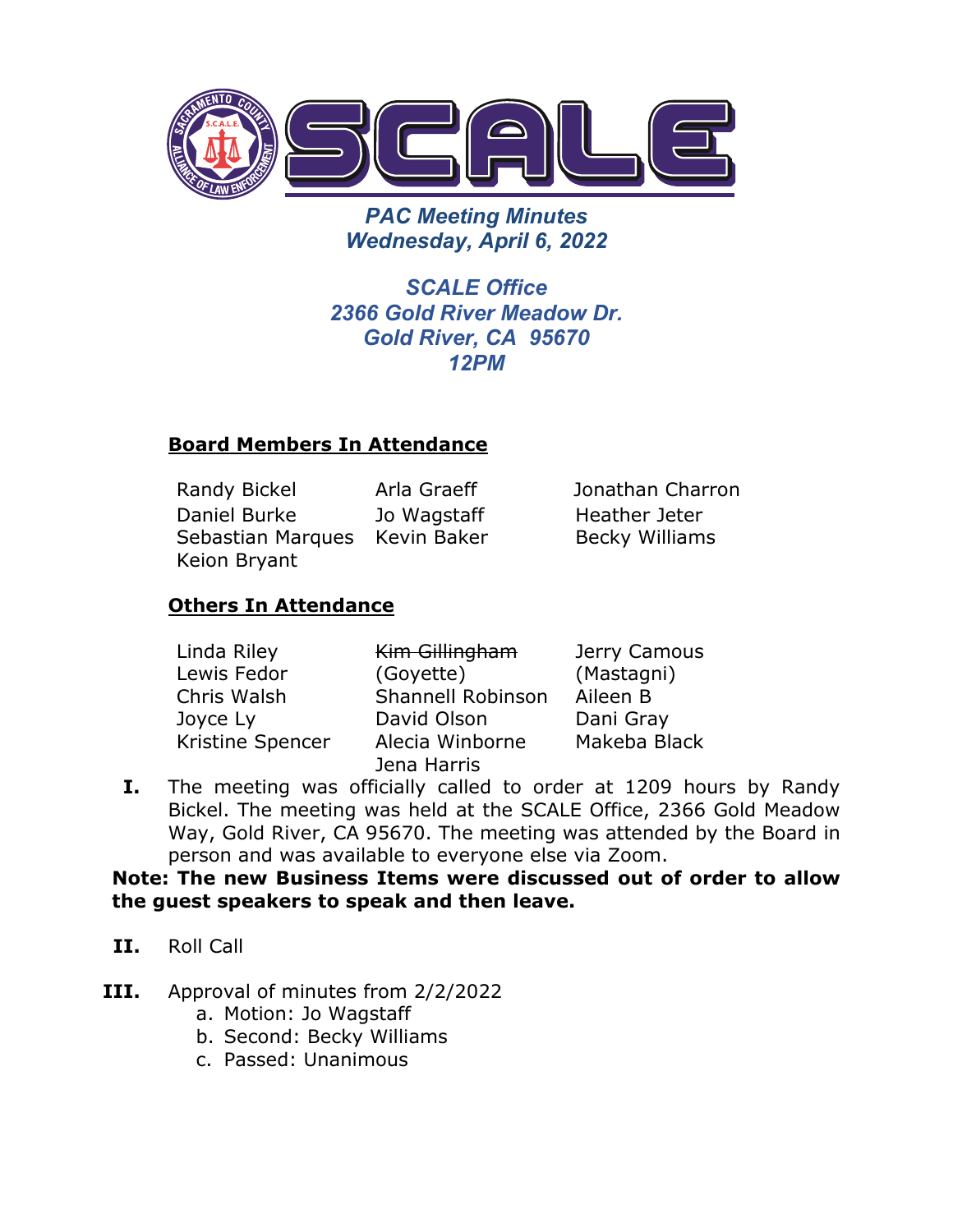## **IV. Treasurer's Report**

#### **Note: This was read into the minutes during the Board Meeting. Accounts (3/31/2022)**

| General Fund 6222        |              | 94,715.18  |
|--------------------------|--------------|------------|
| Legal Defense Fund 3903  |              | 89,514.85  |
| PAC Fund 3911            |              | 9,901.43   |
| Savings 7915             |              | 201,398.00 |
| Wells Fargo Office Acct. |              | 1,449.06   |
| Debit Card Acct.         |              | 2,415.06   |
|                          | <b>Total</b> | 399,394.26 |

# **Fidelity (3/31/2022) 265,661.39**

## **Total Cash and Investments 665,055.65**

Motion: Jonathan Charron Second: Kevin Baker Passed: Unanimous

#### **V. Old Business**

A. Update Monthly Meetings with Board of Supervisors

a. Arla and Randy met with two Supervisors (Serna and Desmond) and said that the meeting went well. They represented all of the SCALE members and voiced the concerns of our membership to the supervisors. We will continue this trend so that we are able to continue to communicate the concerns from our members.

Motion: Jo Wagstaff Second: Dan Burke Passed: Unanimous

## **VI. New Business**

**A.** Stephanie Nguyen, Assembly District 10

**a.** Stephanie Nguyen spoke about her campaign for Assembly District 10. She emphasized that she wanted to give public safety a voice and wants to make an impact on mental health